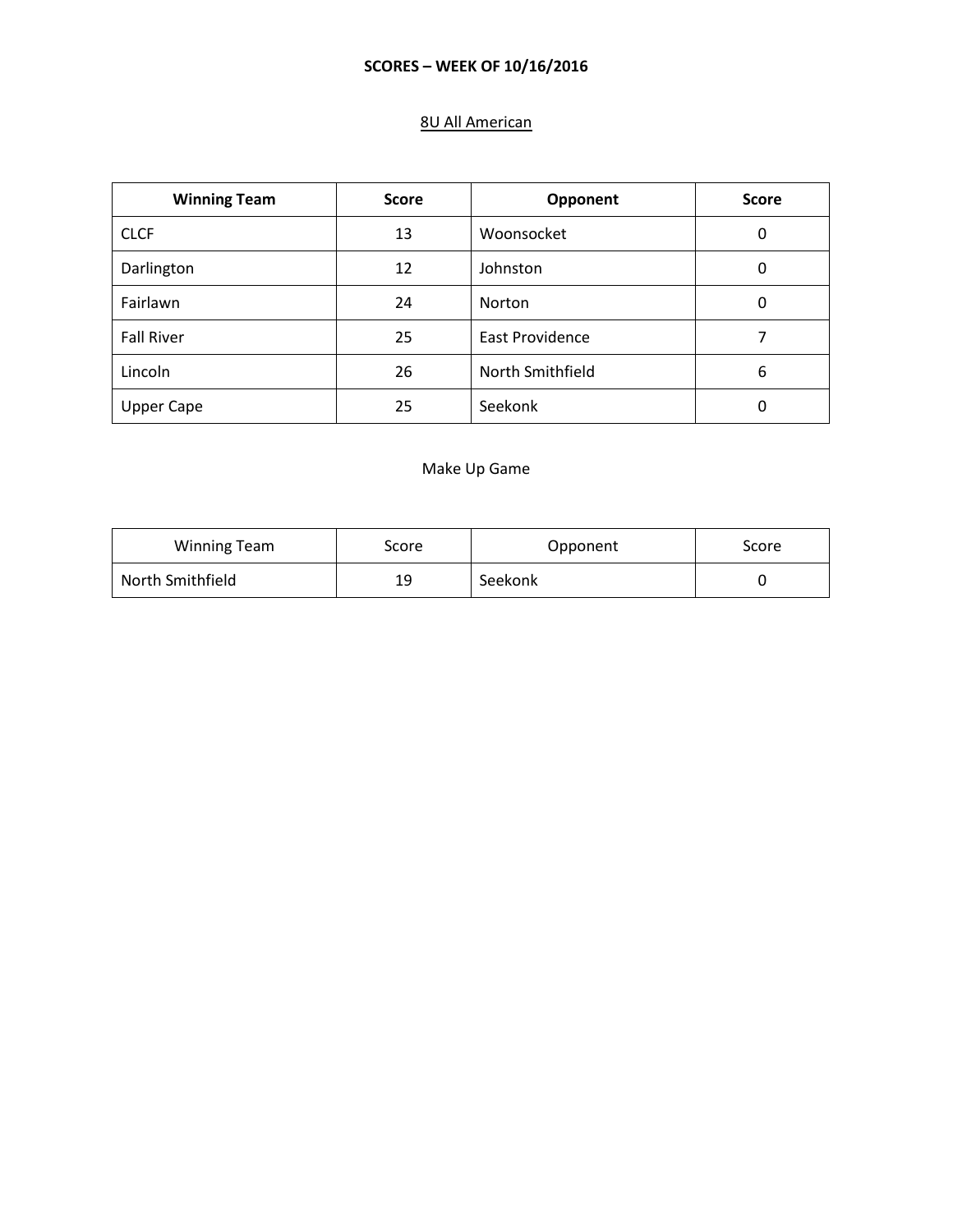# 9U All American

| <b>Winning Team</b> | <b>Score</b> | Opponent                     | <b>Score</b> |
|---------------------|--------------|------------------------------|--------------|
| Darlington          | 14           | Johnston                     | 7            |
| <b>Fall River</b>   | 18           | East Providence              | 12           |
| Lincoln             | 20           | Providence 49 <sup>ers</sup> | 0            |
| <b>Norton</b>       | 33           | North Providence             | 13           |
| Seekonk             | 31           | New Bedford                  | 7            |
| <b>Upper Cape</b>   | 26           | <b>Central Falls</b>         | 6            |
| Woonsocket          | 32           | <b>CLCF</b>                  | 7            |

### Make Up Game

| <b>Winning Team</b> | score | Opponent         | Score |
|---------------------|-------|------------------|-------|
| Seekonk (1 OT)      | 14    | North Smithfield | ر 1   |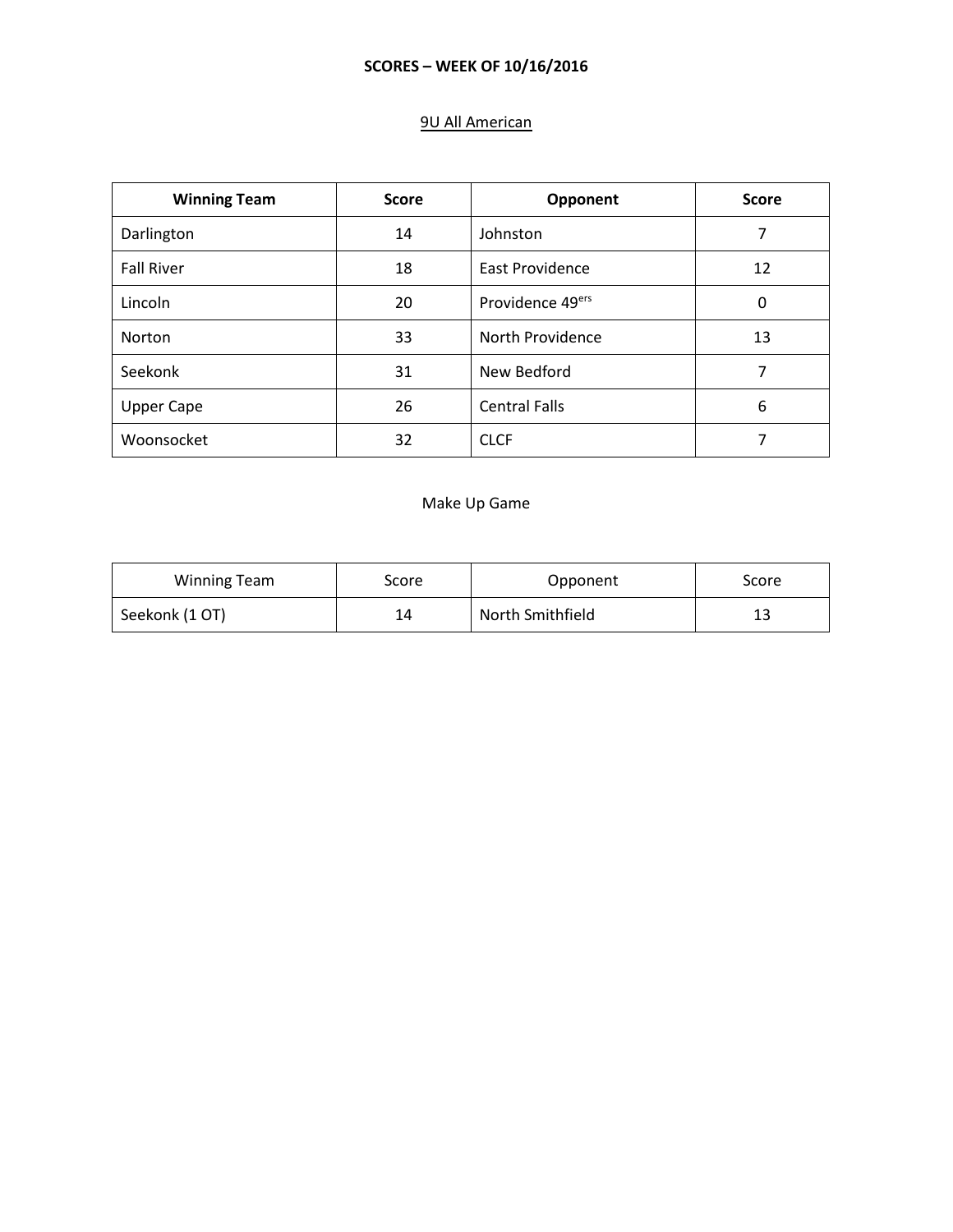# 10U All American

| <b>Winning Team</b>  | <b>Score</b> | Opponent          | <b>Score</b> |
|----------------------|--------------|-------------------|--------------|
| <b>Central Falls</b> | 25           | <b>Upper Cape</b> |              |
| <b>CLCF</b>          | 26           | Woonsocket        | 6            |
| <b>Fall River</b>    | 13           | East Providence   | 6            |
| Providence 49ers     | 6            | Johnston          |              |

#### 11U All American

| <b>Winning Team</b>    | Score | Opponent          | Score |
|------------------------|-------|-------------------|-------|
| <b>Central Falls</b>   | 24    | <b>Upper Cape</b> | 6     |
| <b>East Providence</b> | 20    | <b>Fall River</b> | 0     |
| Johnston               | 34    | Darlington        | 15    |
| North Providence       | 29    | Norton            | 0     |
| Providence 49ers       | 25    | Lincoln           | 0     |
| Seekonk                | 19    | New Bedford       | 6     |
| South Providence       | 19    | North Smithfield  | 13    |
| Woonsocket             | 6     | <b>CLCF</b>       | 0     |

# Make Up Game

| <b>Winning Team</b> | Score | Opponent          | Score |
|---------------------|-------|-------------------|-------|
| Darlington          | 25    | <b>Fall River</b> | 19    |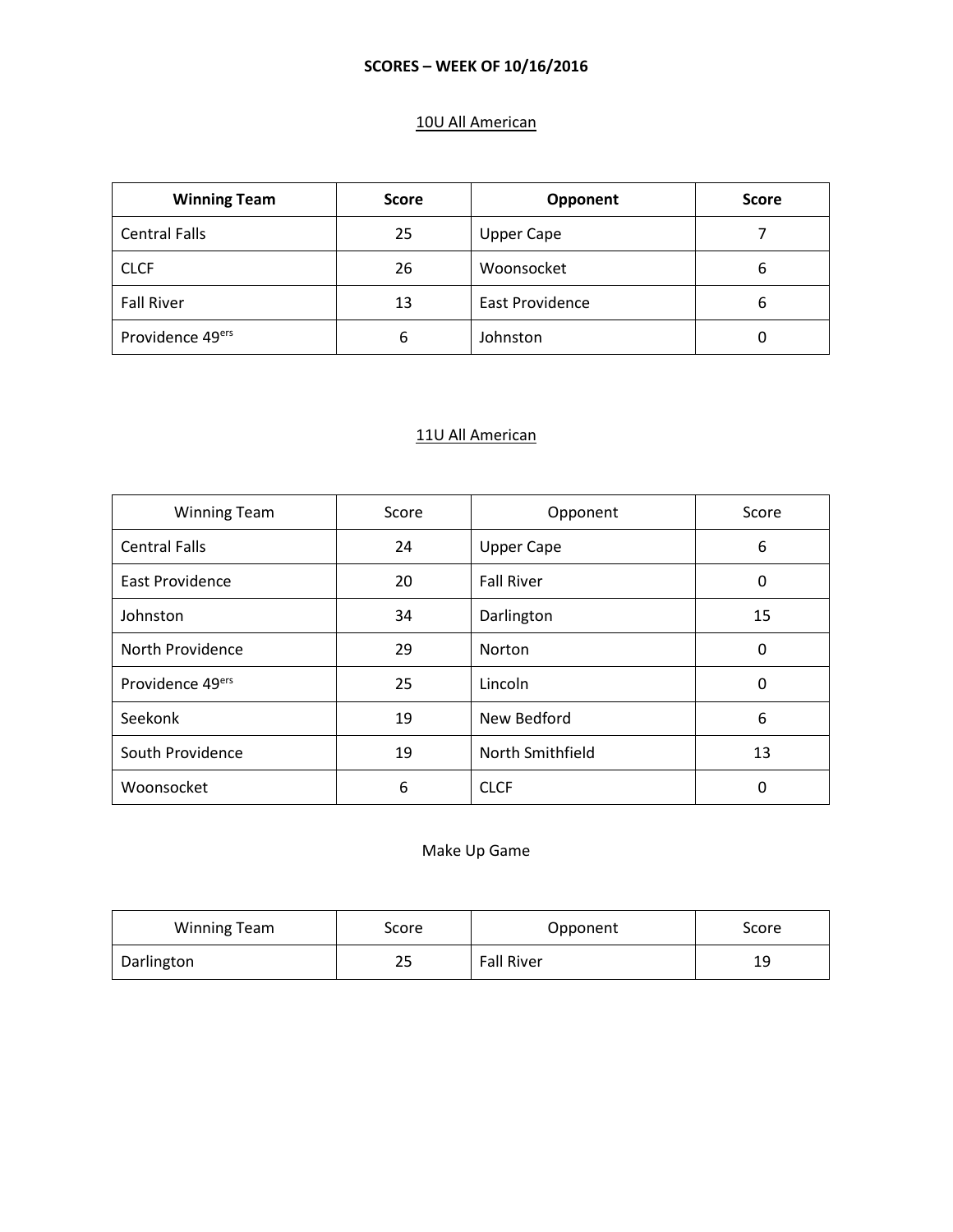# 12U All American

| <b>Winning Team</b>  | <b>Score</b> | Opponent          | <b>Score</b> |
|----------------------|--------------|-------------------|--------------|
| <b>Central Falls</b> | 34           | <b>Upper Cape</b> | 6            |
| Darlington           | 19           | Johnston          | 13           |
| Fairlawn             | 21           | <b>CLCF</b>       | 12           |
| <b>Fall River</b>    | 30           | East Providence   | 18           |
| Lincoln              | 20           | Providence 49ers  | 0            |

### 13U All American

| <b>Winning Team</b> | <b>Score</b> | Opponent                     | <b>Score</b> |
|---------------------|--------------|------------------------------|--------------|
| <b>CLCF</b>         | 20           | Woonsocket                   | 13           |
| <b>Fall River</b>   | 22           | East Providence              | 0            |
| Johnston            | 29           | Darlington                   | 0            |
| Lincoln             | 24           | Providence 49 <sup>ers</sup> |              |
| North Providence    | 34           | Norton                       | 0            |
| Seekonk             | 24           | New Bedford                  | 7            |
| South Providence    | 6            | North Smithfield             | 0            |